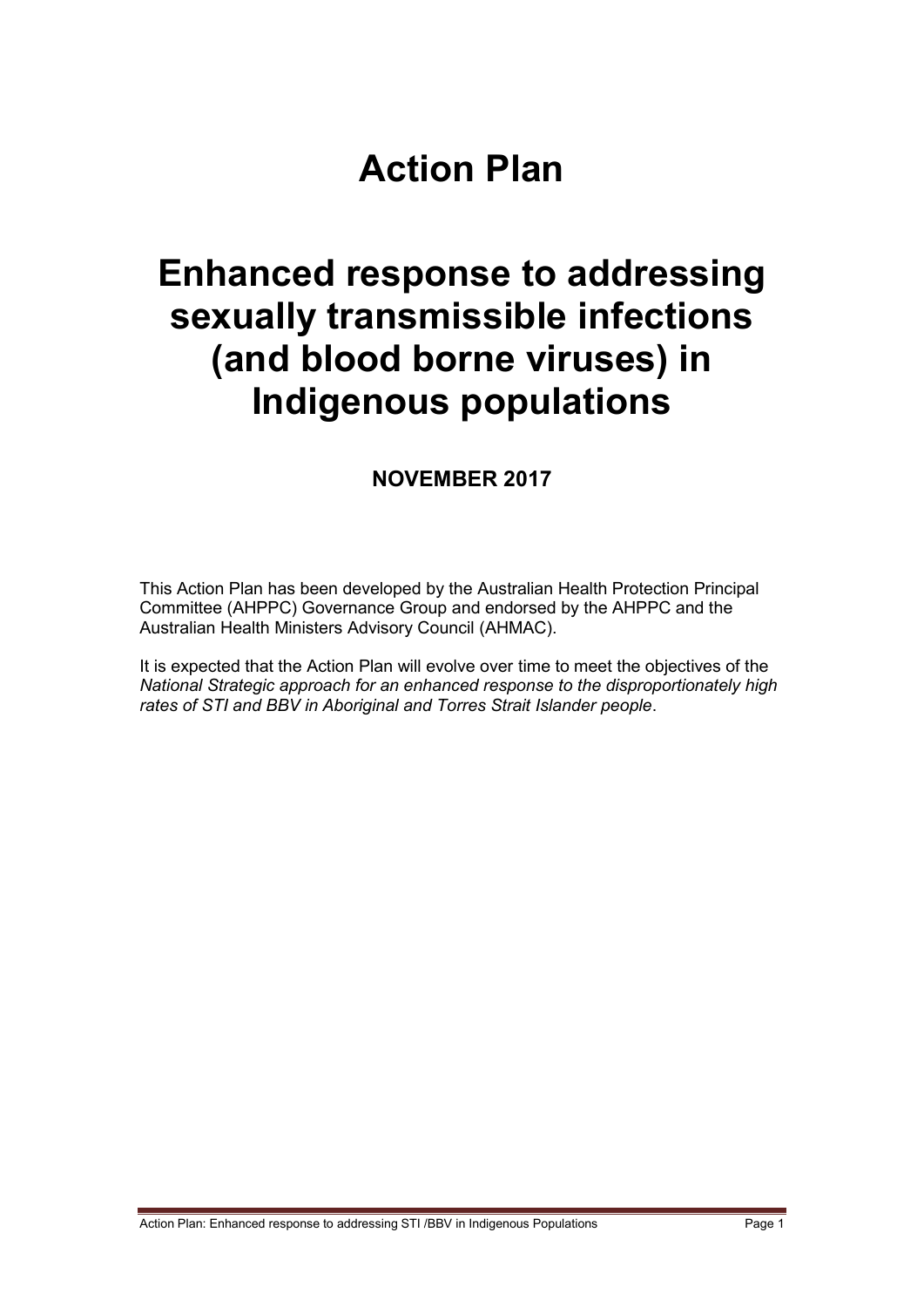## **Table of Contents**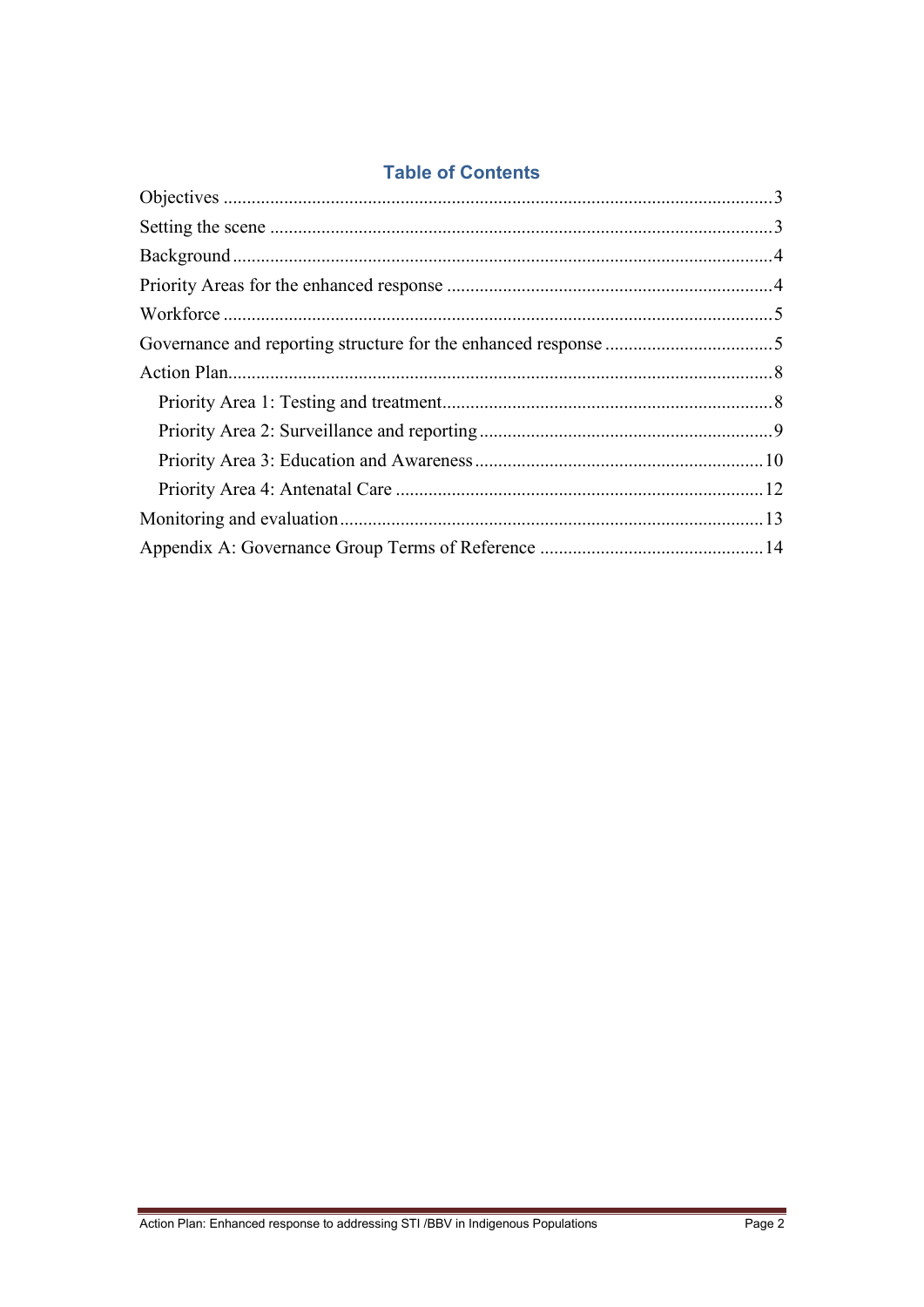## <span id="page-2-0"></span>**Objectives**

This Action Plan supports the *National Strategic approach for an enhanced response to the disproportionately high rates of STI and BBV in Aboriginal and Torres Strait Islander people* (the Strategic approach). The respective primary, secondary and tertiary objectives of the Strategic approach are to:

- 1. Control the current syphilis outbreak in northern and central Australia (primary);
- 2. Undertake opportunistic control efforts for other STI and BBV (secondary);
- 3. Consider the long-term sustainable response to STI and BBV issues in Indigenous people, in-line with the National BBV and STI Strategies for 2018-2022 (tertiary), with the ultimate goal of reducing rates of STI and BBV to a sustainably low level.

## <span id="page-2-1"></span>**Setting the scene**

In January 2011, an increase of infectious syphilis notifications among young Indigenous people was identified in the North West region of Queensland, following a steady decline at a national level in remote communities.

Subsequent increases in infectious syphilis notifications were reported in the Northern Territory in 2013, Western Australia in 2014 and South Australia in 2016, following sustained periods of low notification rates.

In April 2015, the Multijurisdictional Syphilis Outbreak Working Group (MJSO) of the Communicable Diseases Network Australia (CDNA) was formed in response to the on-going outbreak of infectious syphilis among young Aboriginal and Torres Strait Islander people residing in northern Australia.

The infectious syphilis outbreak is affecting predominately young (15-29 year olds) Indigenous people living in remote areas of northern Australia. However, the outbreak is becoming a significant issue in larger cities (most recently Darwin). The epidemiological profile of the outbreak and nature of syphilis infection has considerable public health implications:

- high rates of infection in women of child bearing age, increasing the risk of congenital syphilis;
- high risk of further spread of syphilis due to the highly mobile nature of the affected population, widespread distribution in remote areas and across jurisdictional borders, limited access to skilled and stable workforce in remote areas and limited community awareness and education; and
- increased risk of transmission and acquisition of HIV and other STI.

While much of the focus has been on syphilis, the epidemiology for other STI, particularly gonorrhoea and chlamydia, and BBV are similarly concerning.

On 1 May 2017, Minister Wyatt wrote to State and Territory health ministers articulating the need to work together more strategically on Indigenous sexual health. A comprehensive stocktake was undertaken of the actions states and territories were taking to address STI/BBV among Aboriginal and Torres Strait Islander people in their jurisdictions.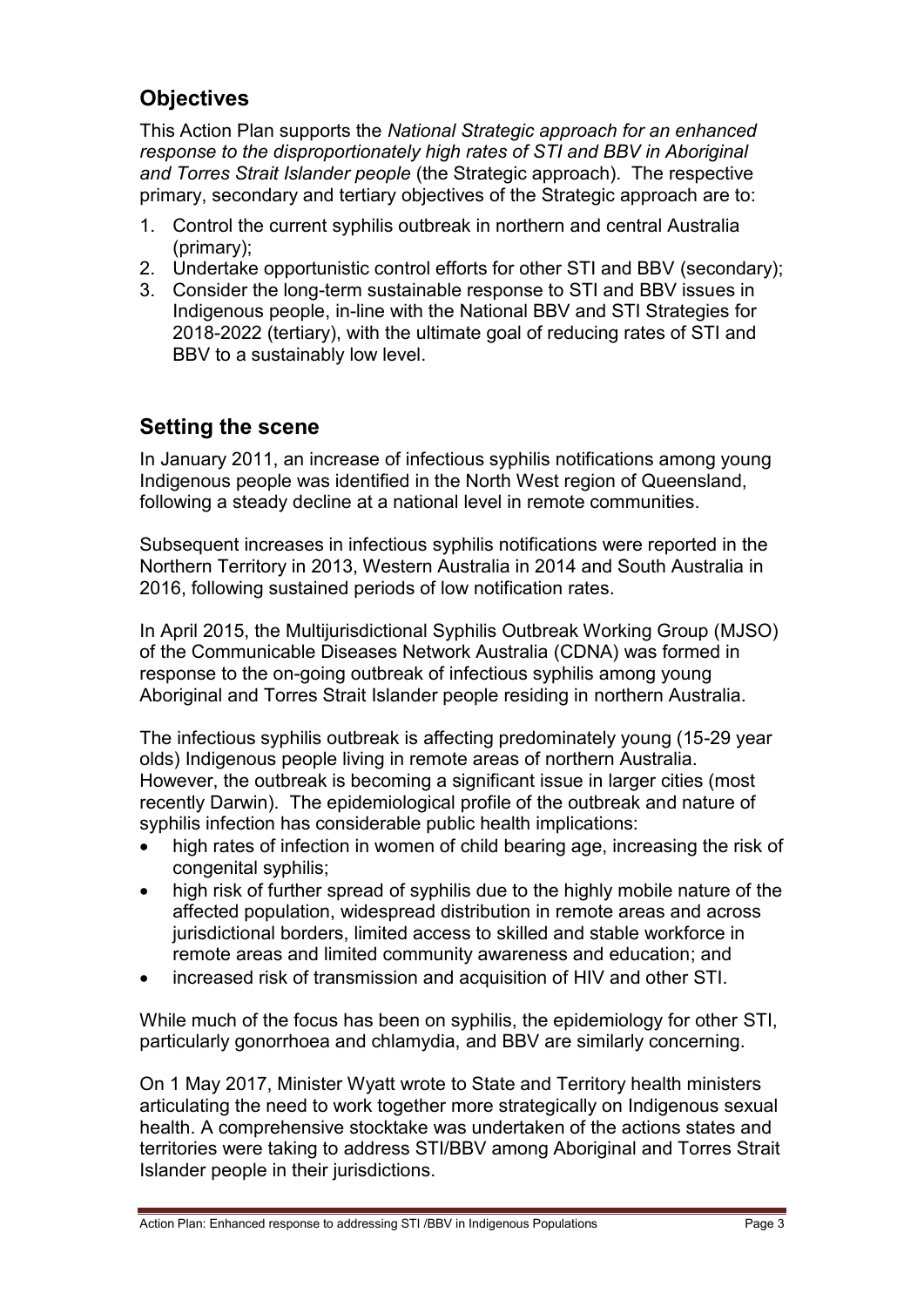## <span id="page-3-0"></span>**Background**

On 14 July 2017, the Australian Health Protection Principal Committee (AHPPC) convened an Emergency Response Teleconference on BBV/STI in Indigenous Communities. The teleconference acknowledged that significant work has been done by State and Territory health services, Aboriginal Community Controlled Health Organisations (ACCHOs), primary health care and other community organisations, with the co-ordination of effort in syphilis through the MJSO, under the CDNA. At that teleconference, AHPPC members agreed to hold a half day workshop.

The workshop was held in Sydney on 9 August 2017 and the objectives were to:

- identify the current status of the syphilis outbreak in Indigenous populations and identify existing BBV/STI activities;
- identify the barriers to success in addressing the syphilis outbreak;
- discuss and develop solutions, including what the AHPPC led process could do to add value at the national level; and
- agree on next steps for an enhanced national response to BBVs and STIs in the Indigenous population.

The workshop agreed on a number of key priority areas, including: point of care tests; workforce; provider numbers for nurses in remote settings; standardisation of current guidelines and frequency of testing; laboratories; MBS data; standardised reporting and indicators; prisons; general practice; education awareness; antenatal care; and Indigenous identifiers on health records.

The workshop established a governance structure to oversee the progression of agreed key priority areas and actions. The workshop participants agreed to reconvene before the first AHPPC meeting in 2018 to discuss progress on the priority actions.

## <span id="page-3-1"></span>**Priority Areas for the enhanced response**

The action items identified at the workshop and through on-going discussion can be grouped into four key priority areas:

*Priority Area 1:* Testing and treatment

*Priority Area 2:* Surveillance and reporting

*Priority Area 3: Education and Awareness* 

*Priority Area 4:* Antenatal Care

The importance of each Priority Area is discussed in further detail below.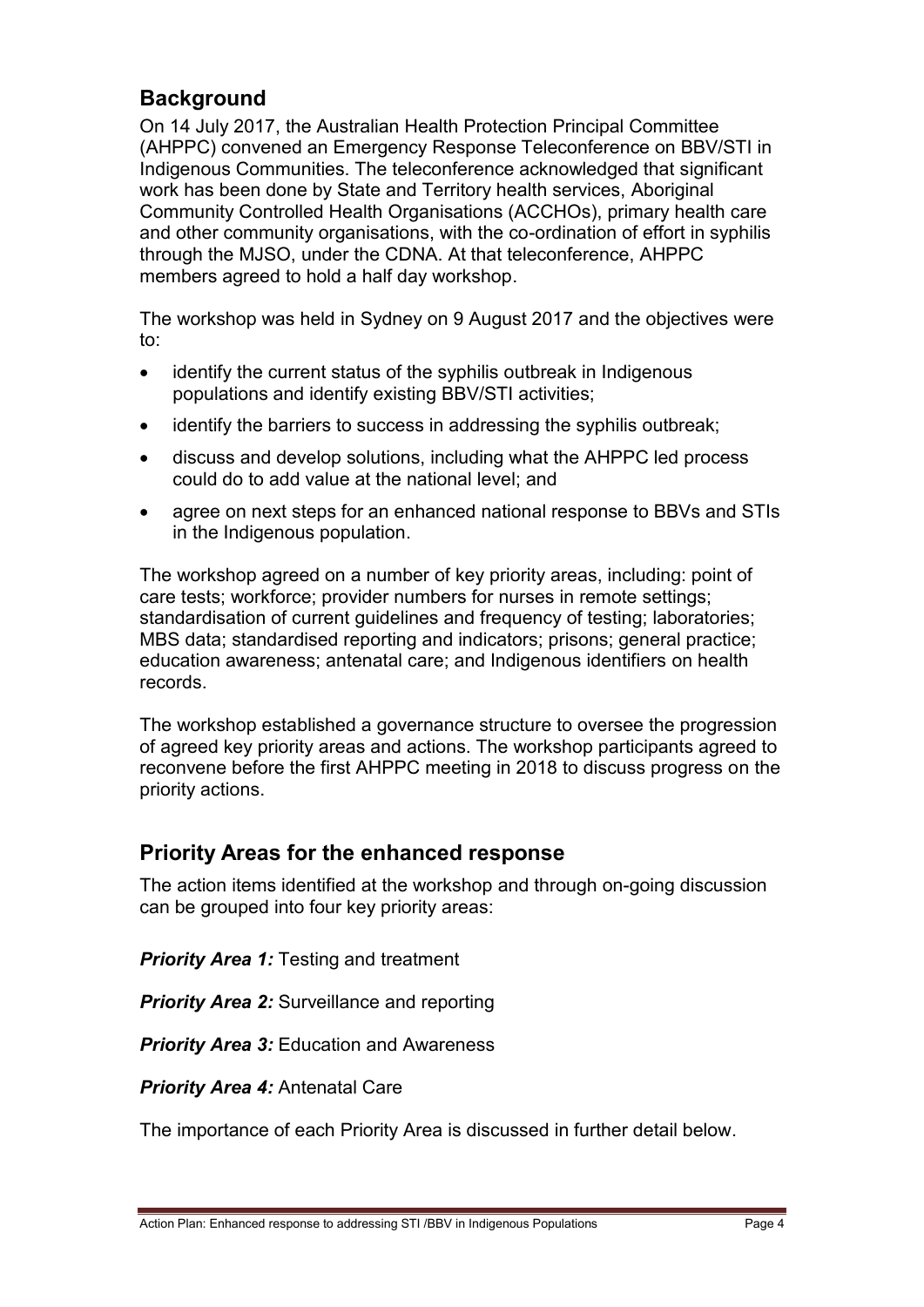This Action Plan acknowledges that significant work has been done by State and Territory Health services, ACCHOs, primary health care and other community organisations to address the syphilis outbreak.

All States and Territories have a range of interventions in place and have directed specific resources to this issue. This Action Plan identifies opportunities to scale-up these programs to a national level, where appropriate.

## <span id="page-4-0"></span>**Workforce**

Outbreak control efforts and sustained interventions to address high rates of STI and BBV in Indigenous communities are being impeded by a number of workforce issues, occurring predominately in remote health services, including:

- a lack of dedicated funding for the primary healthcare workforce for sexual health;
- high turnover and significant shortages of appropriately skilled staff; and
- gaps in education, training and professional development opportunities for health professionals.

A stable, skilled and culturally appropriate workforce is fundamental to achieving the actions outlined in this Plan. Integrated into each Priority Area are related workforce actions that will enable delivery of the overarching objective of each Priority Area and will aim to address, where possible, the significant workforce issues. These workforce actions are aimed at building capacity (including development of a surge workforce in the short-term), providing support and the tools necessary to increase health promotion, testing and treatment in areas of need.

A workforce strategy that takes into consideration current arrangements and needs of each jurisdiction will also be investigated as part of this Action Plan.

## <span id="page-4-1"></span>**Governance and reporting structure for the enhanced response**

At the Commonwealth level, there is more than one level of response, with the following areas having a role:

- Department of Health; and
- Indigenous Affairs Group, Department of Prime Minister and Cabinet (PM&C).

In addition, AHPPC and its sub-committees and technical working groups are involved in coordinating the response, including:

- CDNA, which is supported by:
	- MJSO;
	- MJSO Data Working Group;
- Public Health Laboratory Network (PHLN); and
- Blood Borne Viruses and Sexually Transmissible Infections Standing Committee (BBVSS).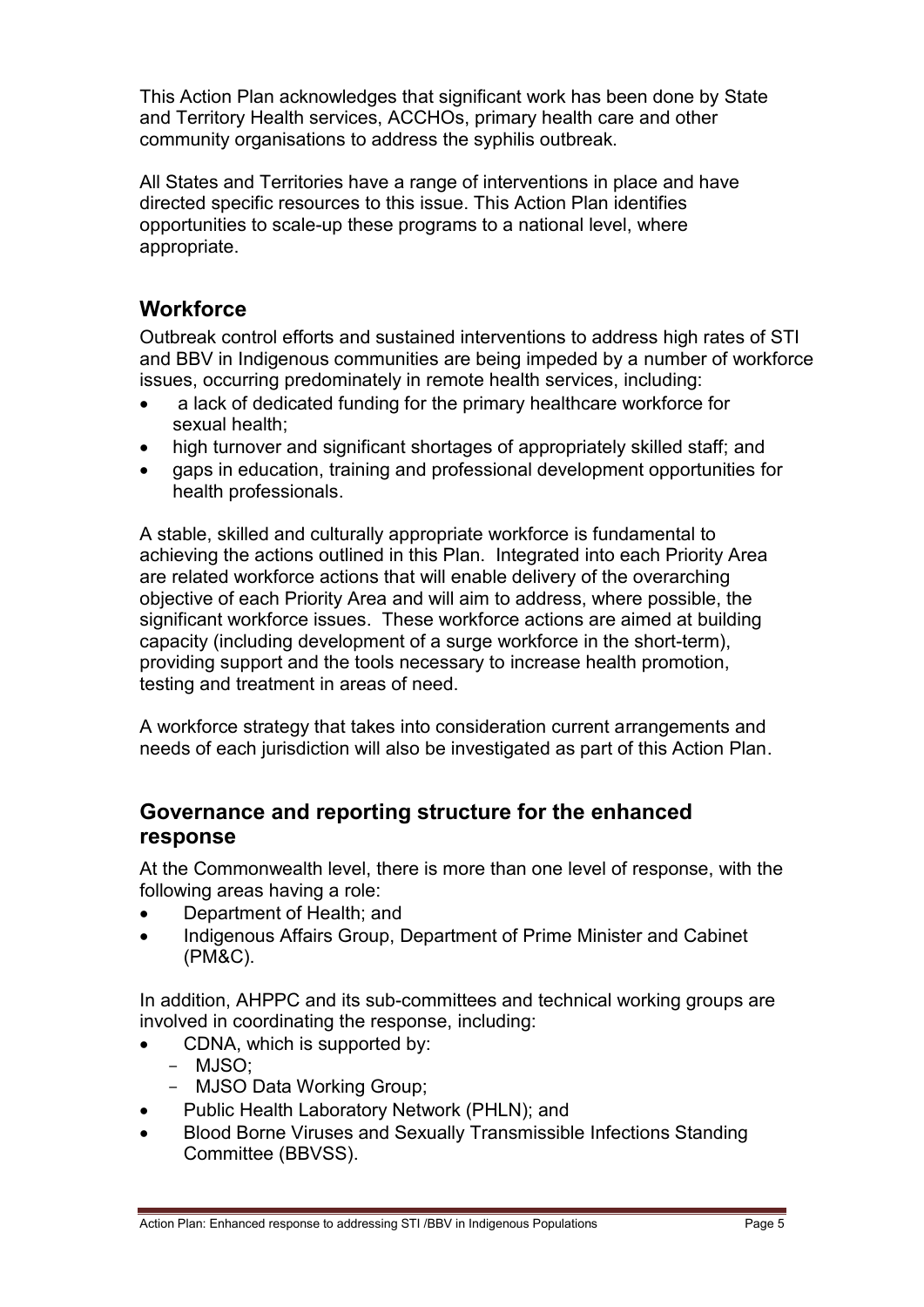#### *Governance Group*

The Office of Health Protection (OHP) in the Commonwealth Department of Health and the AHPPC has been tasked by Minister Wyatt to take a leadership role in this area. This has been formalised through the establishment of a Governance Group, which reports directly to AHPPC and whose members include representatives from the four affected jurisdictions and key advisory bodies. The Group is chaired by the Commonwealth Chief Medical Officer.

The Governance Group will oversee the enhanced national response to Indigenous sexual health priorities. The Terms of Reference for the Governance Group, including the current composition of the Group, is at Appendix A.

#### *Reporting to the Governance Group*

The Governance Group will be supported as needed by the various areas within the Commonwealth (including Health and PM&C), as well as the AHPPC sub-committees and technical working groups, as outlined below:

- CDNA: national public health coordination and leadership, including through the Series of National Guidelines (SoNGs).
- MJSO and MJSO Data Working Group (working groups of CDNA): surveillance, reporting, workforce issues related to the outbreak and guidance on antenatal care $1$ .
- PHLN: advice and expertise on pathology and laboratory services, including Point of Care Tests (PoCT) and improved access to laboratory data.
- BBVSS: advisory body on strategic policy, programs, and social policy activities relating to BBV and STI, including education and awareness.

The Governance Group will request advice and support as needed from key non-government agencies, including: Kirby Institute; Royal Australian College of General Practitioners (RACGP), Royal Australian College of Physicians (RACP); and Rural Doctors Association of Australia (RDAA).

Figure 1 identifies AHMAC committees and relevant organisations that will be consulted for each Priority Area.

Action Plan: Enhanced response to addressing STI /BBV in Indigenous Populations Page 6

1

<sup>&</sup>lt;sup>1</sup> As agreed by CDNA on 25 October 2017, MJSO members when providing advice to the Governance Group will seek internal approvals, including approvals from their CDNA representative prior to submission. All advice provided by the MJSO to the Governance Group will be provided to CDNA for information.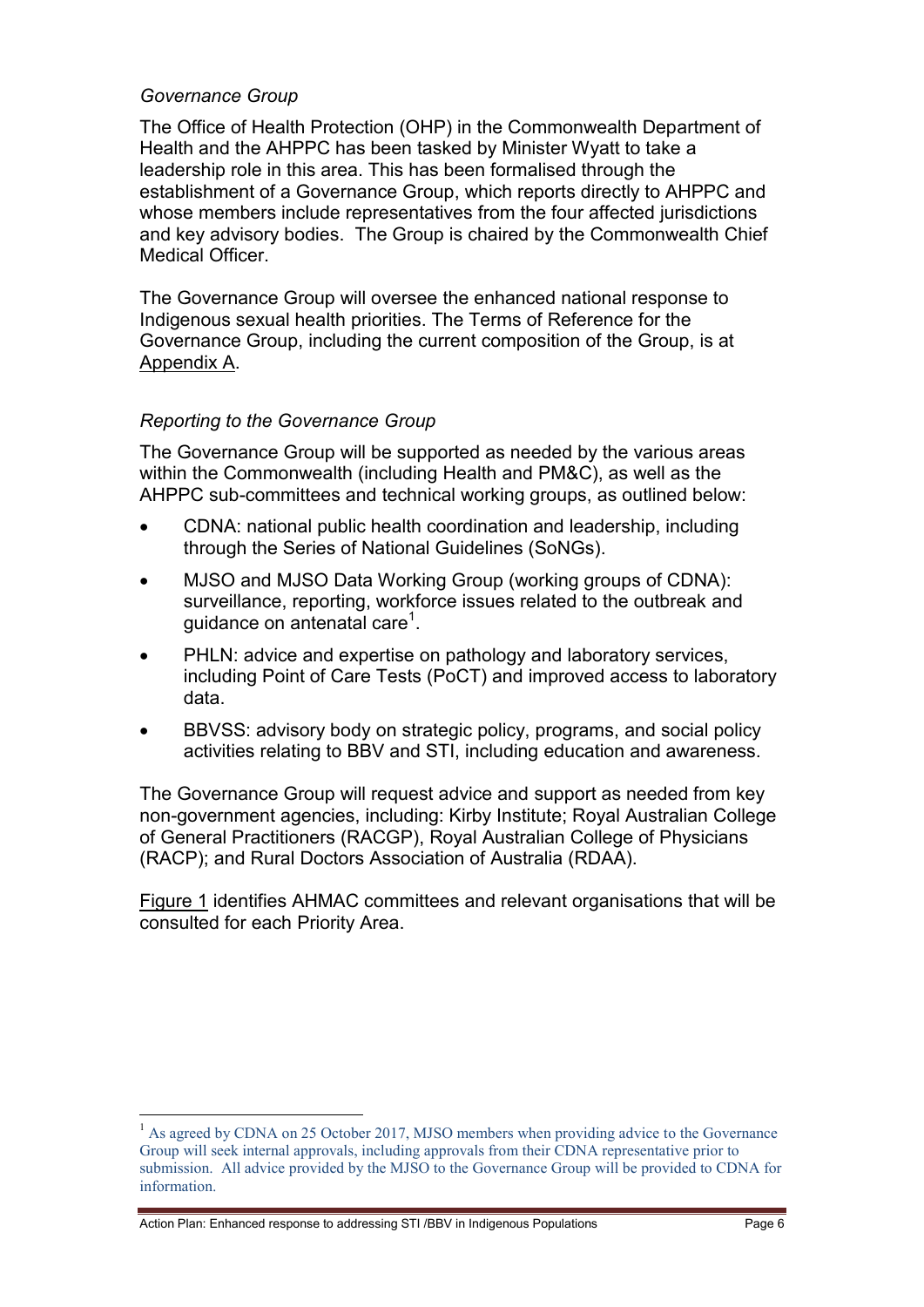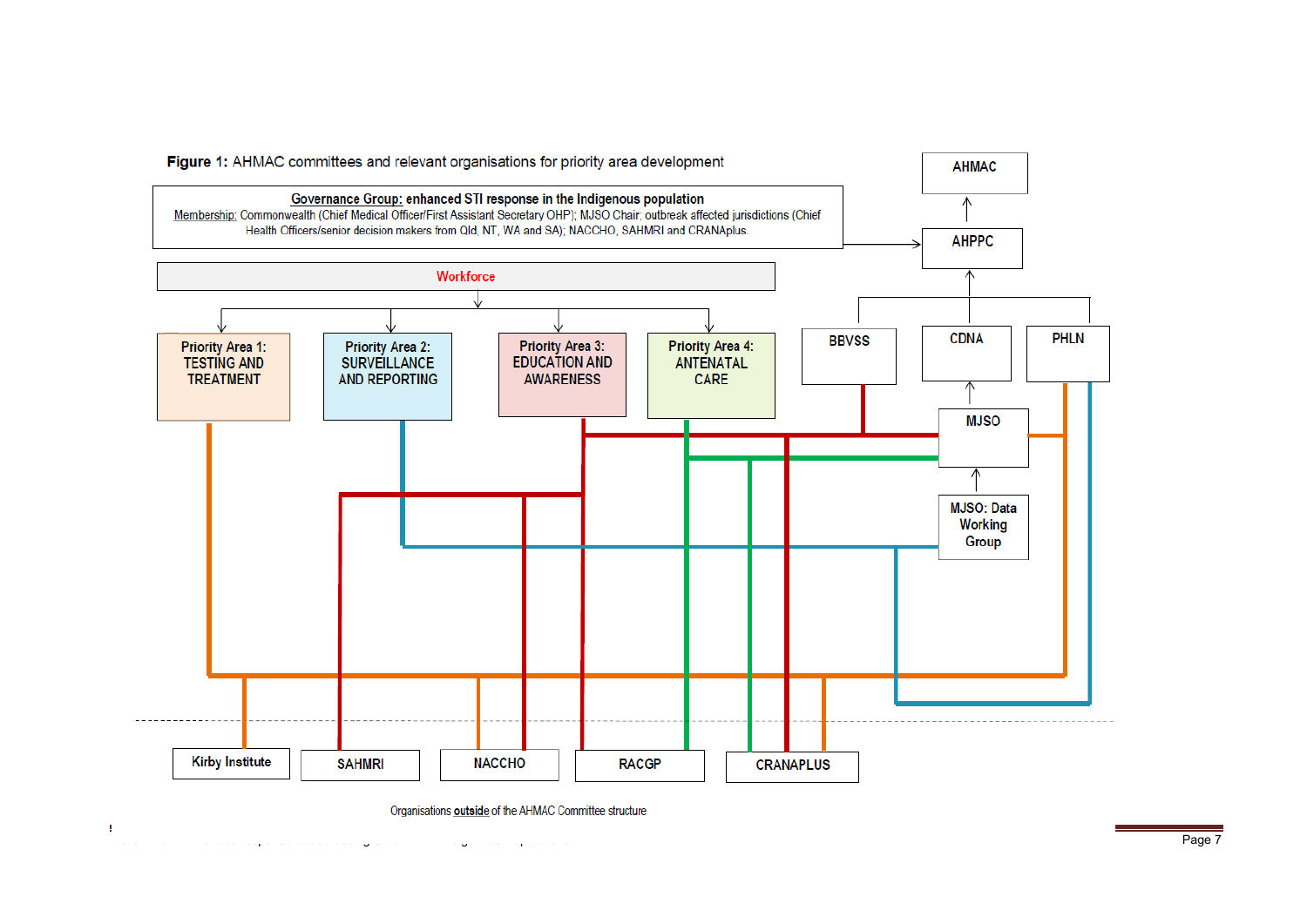# <span id="page-7-0"></span>**Action Plan**

This Action Plan is expected to evolve over time as further information is gathered and actions are implemented. In developing the Action Plan and priority action areas, it is important to have the right balance of short and long term solutions. As such, the Action Plan incorporates short term actions identified at the workshop that are already underway. The Action Plan also identifies longer term actions which will be aligned to the new National BBV and STI Strategies, especially the *Fifth National Aboriginal and Torres Strait Islander Blood Borne Viruses and Sexually Transmissible Infections Strategy 2018-2022*.

The current National BBV and STI Strategies for: HIV; Hepatitis B; Hepatitis C; STI; and Aboriginal and Torres Strait Islander BBV and STI end in 2017. Consistent with previous National BBV and STI Strategies, the Commonwealth is leading the development of the next suite of National Strategies in close consultation with other jurisdictions through the BBVSS and will present the five National Strategies to AHMAC and COAG Health Council for endorsement, through the AHPPC. The 2018-2022 National Strategies will set out agreed targets and Priority Action Areas to guide BBV and STI policies and programs within government, research, medical and community based settings.

The Action Plan also acknowledges the Implementation Plan for the *National Aboriginal and Torres Strait Islander Health Plan 2013-2023* on the social and cultural determinants of health to address the causes of higher rates of BBV/STI among Indigenous people. In this regard, there continues to be significant Commonwealth investment in BBV/STI through mainstream health expenditure through the Medicare Benefits Schedule (MBS), the Pharmaceutical Benefits Scheme (PBS), hospitals and National Partnership Payments to jurisdictions.

It is acknowledged that a skilled, stable and culturally appropriate workforce will be critical to the success of the enhanced response. Where appropriate, actions related to workforce have been incorporated into the Priority Areas noting that each jurisdiction has different needs. As such, there will not be one national one-size-fits-all policy.

## <span id="page-7-1"></span>*Priority Area 1: Testing and treatment*

Increasing the number of people tested, frequency of testing, the subsequent treatment of those infected and contact tracing of known sexual contacts, will likely be the most effective strategy to control the current outbreak of infectious syphilis. While concentrated efforts in the immediate future are required to contain the current outbreak, sustained long term interventions are also required to ensure that there is a decline in the high rates of STI in Indigenous people more broadly, particularly in remote areas of Australia.

#### *Short term actions*

Increasing testing and treatment in the short term, and in the context of the infectious syphilis outbreak, requires action in a number of different areas to:

- 1. identify an appropriate syphilis point of care test (PoCT) and co-testing strategy for other STI;
- 2. develop PoCT and STI testing guidelines;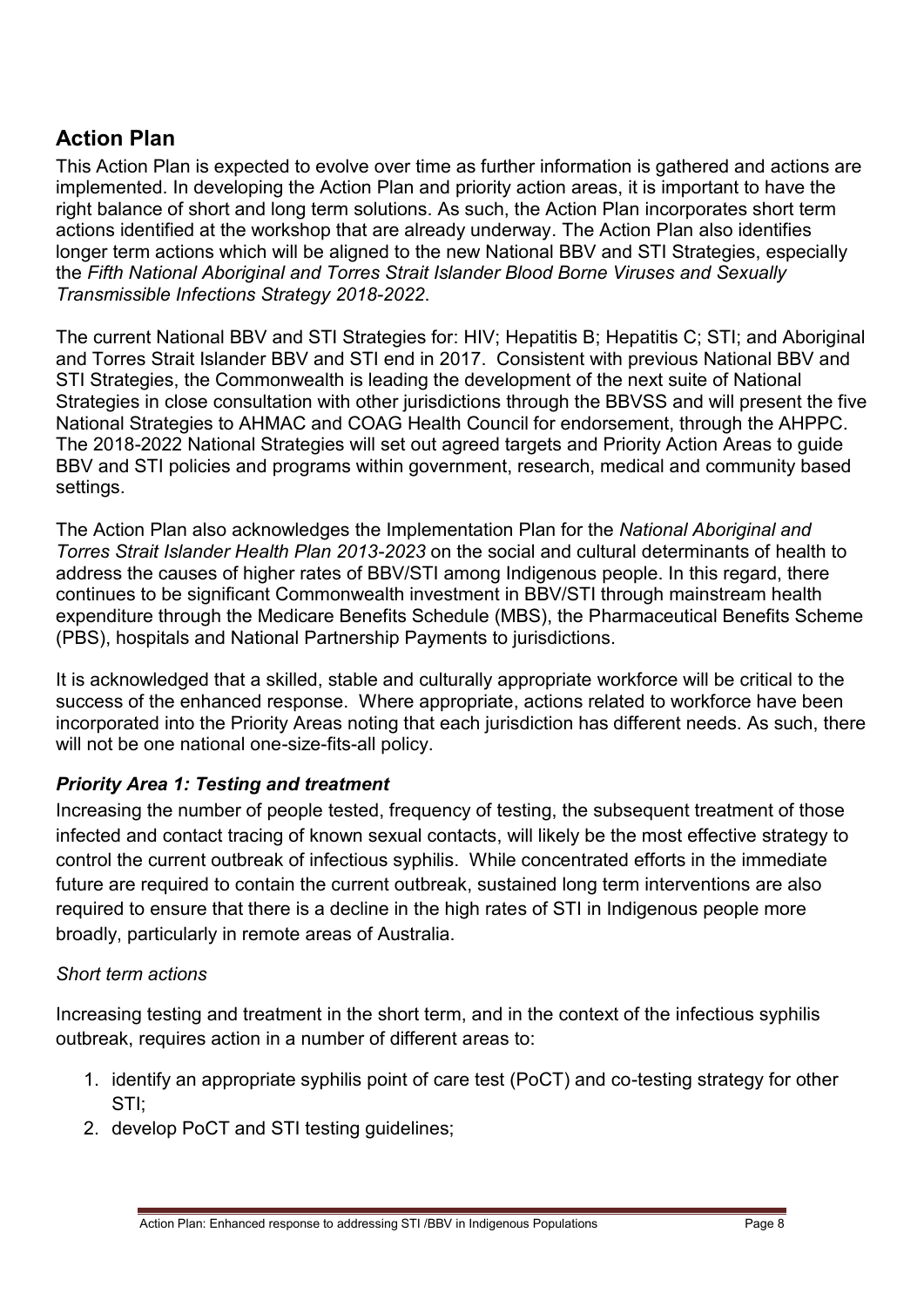- 3. develop guidance around testing (including point of care test (PoCT), frequency of testing and treatment) for inclusion in the 2015 National Guidelines for Syphilis<sup>2</sup>;
- 4. identify areas of need and frequency required for targeted testing (including consideration of immediate treatment at the time of testing);
- 5. develop an appropriate community engagement strategy in areas targeted for testing (and treatment where needed);
- 6. develop processes to ensure data can be collected to monitor and evaluate the effectiveness of increased testing (and treatment) on disease burden in targeted populations (link to Priority Area 2); and
- 7. identify opportunities for a 'surge workforce' and/or improved workforce coordination activities to undertake targeted testing (and treatment where needed) in areas of need.

## *Long term actions*

BBV and STI control, through testing and treatment, in the long term requires sustained and intensive interventions appropriate for the population at-risk. Maintaining consistent testing practices, contact tracing, community engagement and capacity building in a stable workforce, through appropriate training, is essential in working towards reductions in STI prevalence in Indigenous communities. Actions over the long term include to:

- 1. identify opportunities to strengthen the existing workforce in areas of need, including the role of regional co-ordinators;
- 2. develop orientation resources, including STI materials, for new staff working in remote areas;
- 3. identify options that enable remote healthcare workers (other than doctors) to order pathology for BBV and STI;
- 4. review existing arrangements for the supply and or administration of medicines by nurses and Aboriginal Health Workers in remote settings and collaborate with jurisdictions to ensure mechanisms are in place to enable the supply and or administration of relevant medicines; and
- 5. develop resources to guide implementation of options identified in action areas 3 and 4 above (ordering pathology and administering treatment).

These short and long term actions will be progressed in consultation with AHMAC / AHPPC committees and relevant organisations: **MJSO, MJSO Data Working Group, CDNA, PHLN**, **NACCHO**, **CRANAPLUS** and the **Kirby Institute** (Figure 1).

## <span id="page-8-0"></span>*Priority Area 2: Surveillance and reporting*

Access to syphilis testing data, and that of other STI and BBV, from both private and public laboratories, continues to remain a challenge for jurisdictions and has been highlighted as an information gap in surveillance. Availability of such data enables better understanding of testing patterns and the calculation of proportion positive (notifications of a disease as a proportion of people tested for the disease). Testing data provide valuable information when evaluating interventions, for example testing rates may have increased as a result of health promotion campaigns, and providing context around notifications of infections. Indigenous identification on pathology forms is currently not mandatory, which has implications for Indigenous status completeness in the laboratory data. In the context of the outbreak, testing data where Indigenous

<sup>1</sup> <sup>2</sup> [Series of National Guidelines: syphilis](http://www.health.gov.au/internet/main/publishing.nsf/Content/cdnasongs.htm) (see appendix 4) (www.health.gov.au/internet/main/publishing.nsf/Content/cdnasongs.htm)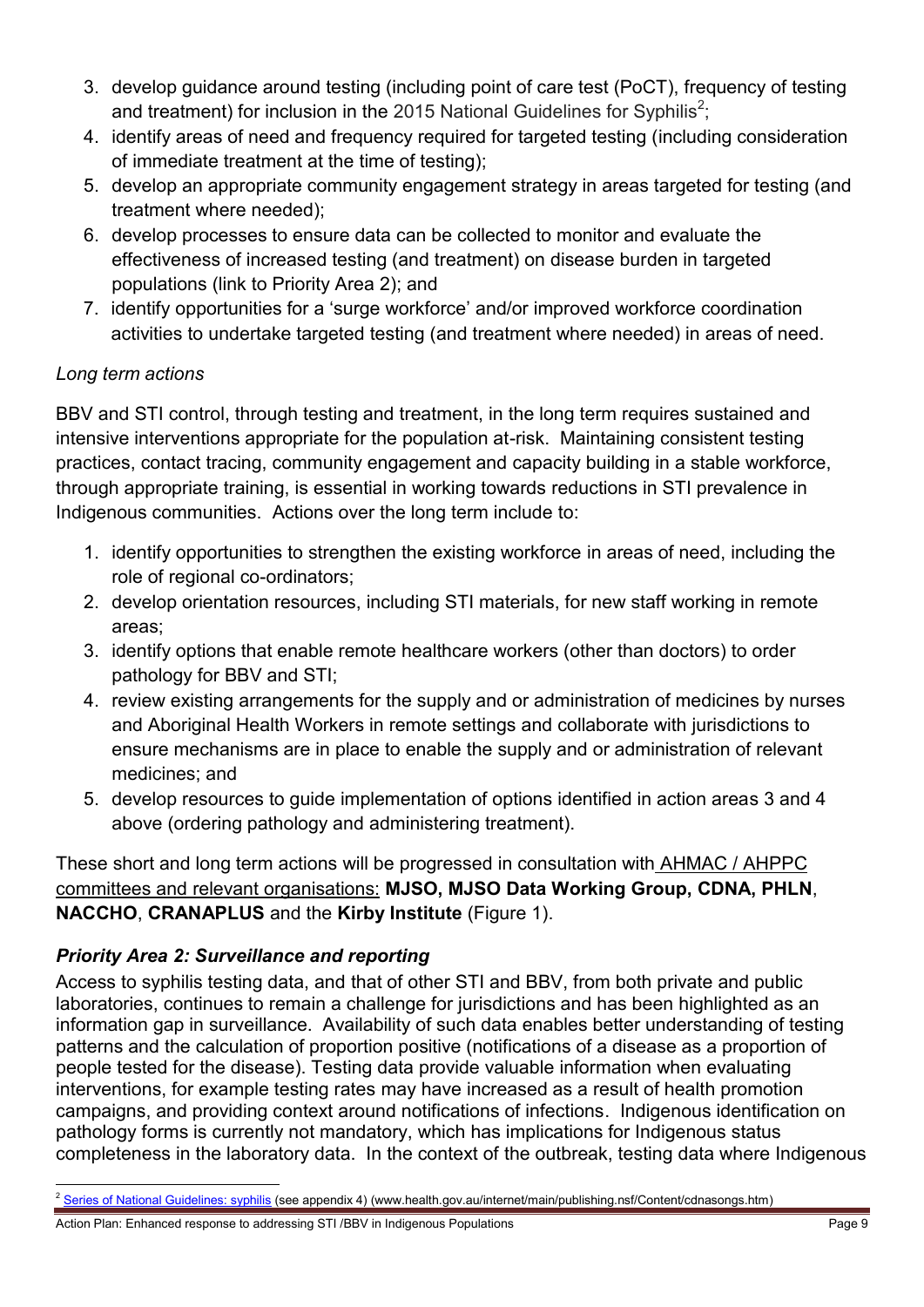and non-Indigenous populations cannot be differentiated may underestimate the impact of changes in testing patterns, and proportion positive, in the Indigenous population.

Access to laboratory testing data, and development of key reporting indicators would not only enhance evaluations of the effectiveness of outbreak control interventions, it would inform quality improvements that could be made within clinics in at-risk communities over the short and long term.

#### *Short term actions*

In the short term actions regarding enhanced reporting on the outbreak can leverage off existing reporting structures under the MJSO. It is acknowledged that Indigenous identification in pathology is an issue that requires long term consideration, however in the short term this issue will continue to be explored in consultation with relevant organisations. In the short term, action is required to:

1. consider indicators for outbreak monitoring, including development of new indicators and strengthening of existing measures, and consider including in the MJSO six monthly reports.

#### *Long term actions*

As noted above, Indigenous identification on pathology is an issue that requires long term consideration and will impact on a number of areas in health other than STI and BBV control. However, through this Action Plan, areas that will be addressed in the long term will include:

- 1. identifying opportunities to discuss, with relevant agencies/organisations, issues regarding Indigenous identification on pathology forms and results;
- 2. developing mechanisms to facilitate routine access to laboratory testing data;
- 3. investigating the development of new national KPIs for BBV and STI;
- 4. working with the Australian Digital Health Agency to embed Indigenous status in electronic health records; and
- 5. conducting a review of the voluntary Indigenous identifier on Medicare records.

These short and long term actions will be progressed in consultation with AHMAC committees and their subcommittees and relevant organisations: **MJSO Data Working Group** and **PHLN** (Figure 1).

#### <span id="page-9-0"></span>*Priority Area 3: Education and Awareness*

Access to consistent and appropriate (socially, culturally and for the setting) resources for at-risk communities and the health workforce servicing these areas, is an essential element in STI control. Community education, health promotion and campaign activities focussing on safe sex practices, including condom use and normalising testing and treatment, provide tools for vulnerable people to make informed decisions about their sexual and reproductive health. Ensuring health care workers, particularly those in remote settings, are supported through orientation processes for new staff, on-going training and guidance around best practice will contribute to building capacity within the health services and retention of staff.

#### *Short term actions*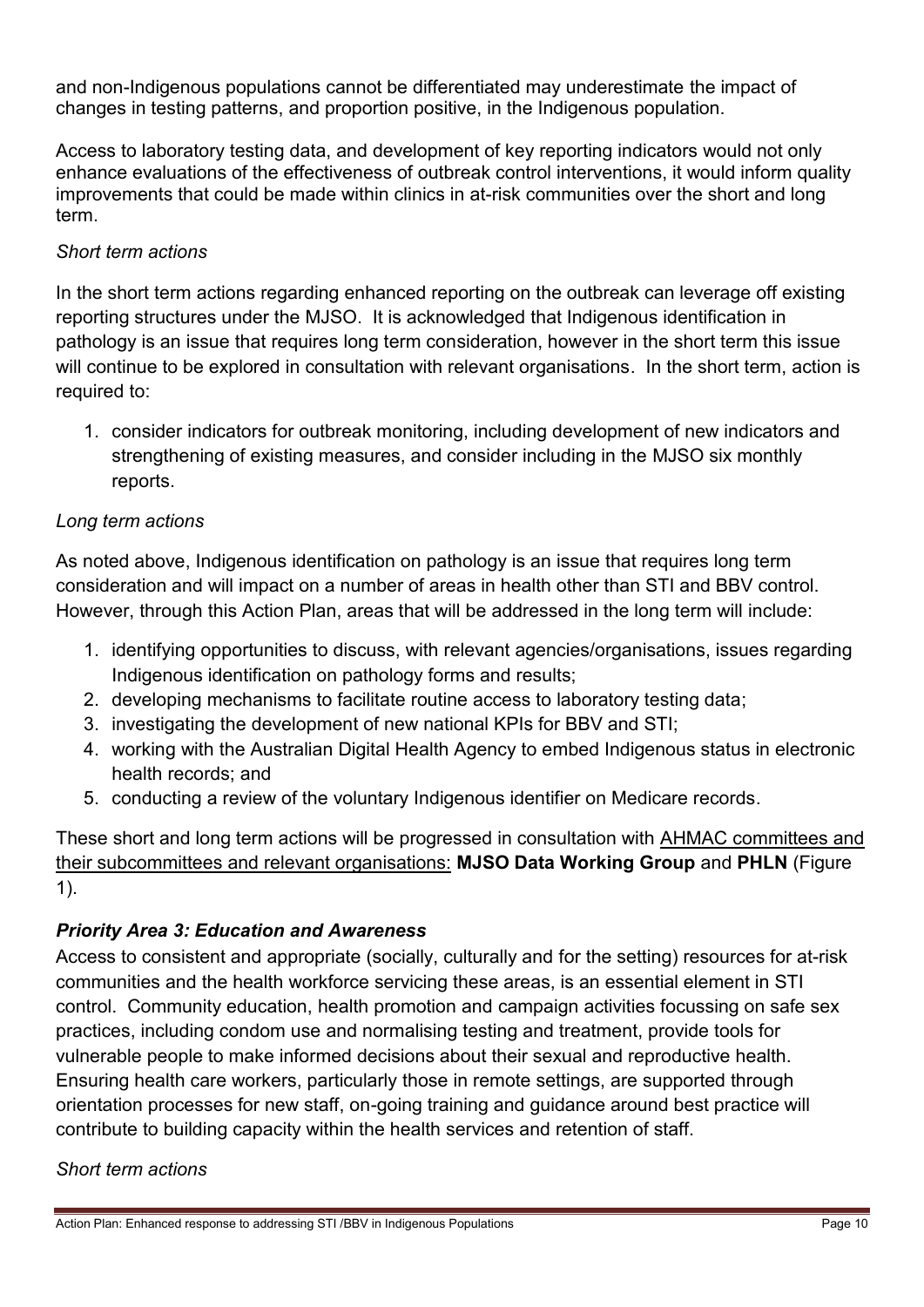Meeting the education needs of the community and health care workers, and increasing awareness among these groups requires the following actions to be undertaken:

- 1. Examine existing web based resources for health professionals and if needed, develop new resources that incorporate PoC testing awareness.
- 2. Communicate outbreak advice, guidance on case management and other resources to doctors, Aboriginal Health Workers (AHWs) and Remote Area Nurses (RANs) through existing Commonwealth networks, including the GP Roundtable, the Young, Deadly, Syphilis Free Campaign and other professional networks.
- 3. Develop and implement an awareness and education strategy (taking account of existing or recent initiatives) that targets young people living in areas of need with the aim of addressing immediate outbreaks. Strategy emphasis on:
	- young women;
	- ramifications of long term infections; and
	- highlighting the importance of engagement with antenatal care (ANC) services early in pregnancy.

## *Long term actions*

Capacity building and leveraging of the successes of historical education and health promotion campaigns will, over the long term, create efficiencies and embed effective STI control measures into health services and within at-risk communities. Education and awareness areas requiring action include:

- 1. Consider opportunities to improve sexual health education in schools for 13-19 year olds, with the long term plan of starting sexual health education from age 10.
- 2. Urgently work with content owners to align existing clinical manuals so that they are consistent across all remote areas: Remote Primary Health Care (CARPA) manuals, Silver Book and Queensland Primary Care Manual. Develop additional resources as necessary.
- 3. Identify opportunities to include more comprehensive education and training for GPs, AHWs and RNs, including consideration of professional qualification opportunities.
- 4. Undertake a comprehensive stocktake of previous sexual health campaigns and any related evaluations with the aim to develop a guiding principles document or toolbox of education/health promotion activities that have/haven't worked and guidance around education.
- 5. Consider the guiding principles and/or health promotion toolbox and develop ongoing health promotion resources and activities that aim to normalise testing and treatment for STI in schools and the community. Possible approaches may include:
	- use of sporting or other positive role models and/or community events as enablers (e.g. from AFL/NRL) to champion sexual health messages in communities;
	- utilisation of Indigenous community radio and television to disseminate messages about sexual health;
	- development and evaluation of peer education models to promote STI and BBV testing; and
	- provision of incentives (e.g. vouchers) for people to get tested.
- 6. Evaluate effectiveness of existing safe sex promotion strategies Young Deadly Syphilis Free (campaign only launched 1 July 2017).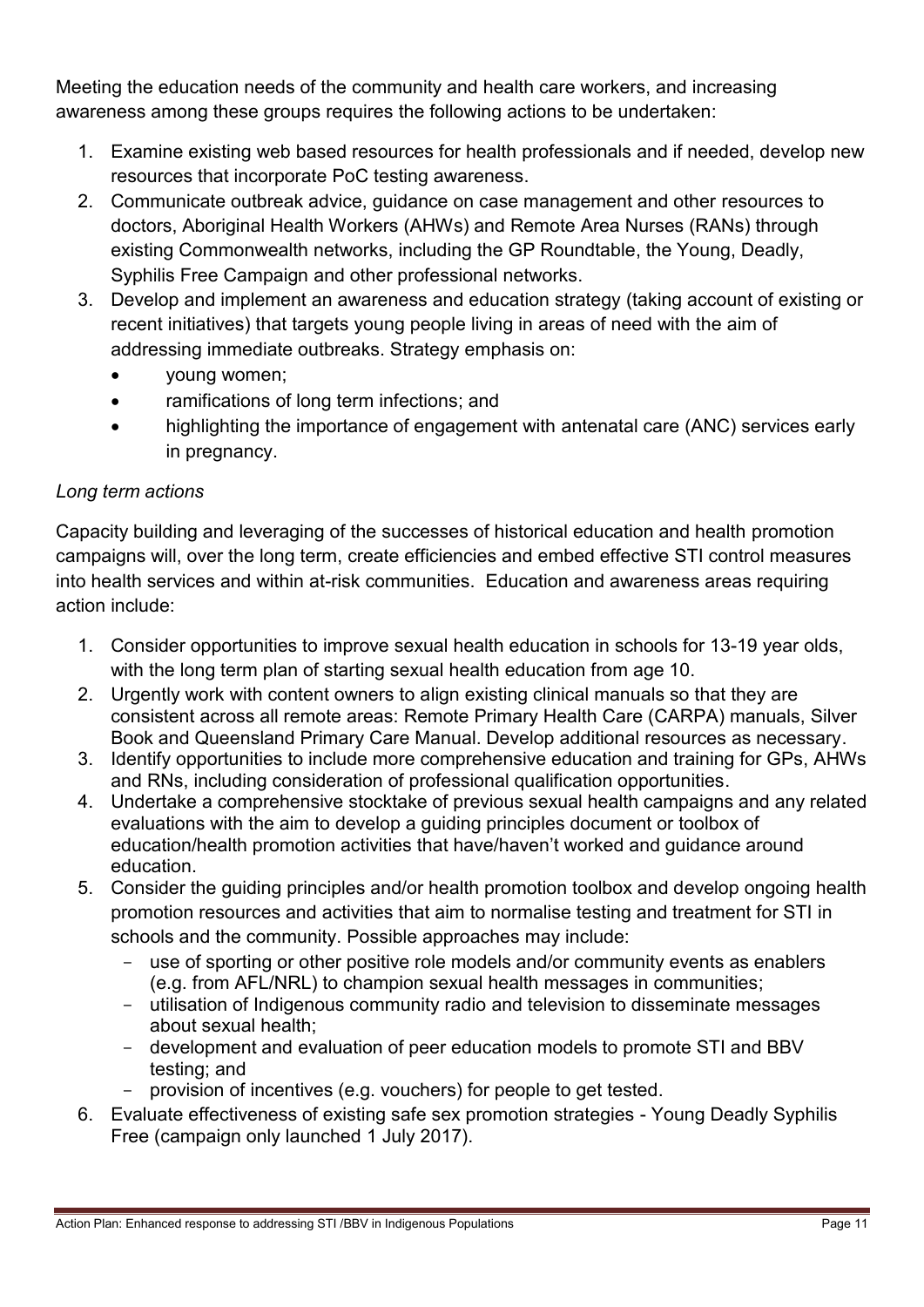These short and long term actions will be progressed in consultation with AHMAC / AHPPC committees and relevant organisations: **BBVSS**, **MJSO**, **RACGP**, **SAHMRI**, **NACCHO** and **CRANAPLUS** (Figure 1).

#### <span id="page-11-0"></span>*Priority Area 4: Antenatal Care*

Inconsistent antenatal guidelines for testing, including the recommendations for repeat testing in women at a high risk of infection/re-infection and management of perinatal syphilis and poorer access to antenatal care in remote communities, may have contributed to cases of congenital syphilis associated with the outbreak. To ensure national consistency and to learn from historical cases of congenital syphilis, action is required to:

- 1. develop interim guidance on antenatal care, including testing and treatment, and investigation of congenital syphilis cases (similar steps to those required for a sentinel event) for inclusion in the 2015 National Guidelines for Syphilis<sup>3</sup>;
- 2. continue education targeted at young women on the importance of STI and BBV testing during pregnancy;
- 3. (*long term*) review the current National Antenatal Guidelines and include recommendations regarding frequency of testing for STI, in particular syphilis, appropriate care and follow-up in at-risk populations; and
- 4. *(long term*) investigate learnings from congenital syphilis cases, including circumstances under which they occurred, to identify any system-wide factors contributing to their occurrence.

These short and long term actions will be progressed in consultation with AHMAC / AHPPC committees and relevant organisations: **MJSO**, **RACGP** and **CRANAPLUS** (Figure 1).

<sup>1</sup> <sup>3</sup> [Series of National Guidelines: syphilis](http://www.health.gov.au/internet/main/publishing.nsf/Content/cdnasongs.htm) (see appendix 4) (www.health.gov.au/internet/main/publishing.nsf/Content/cdnasongs.htm)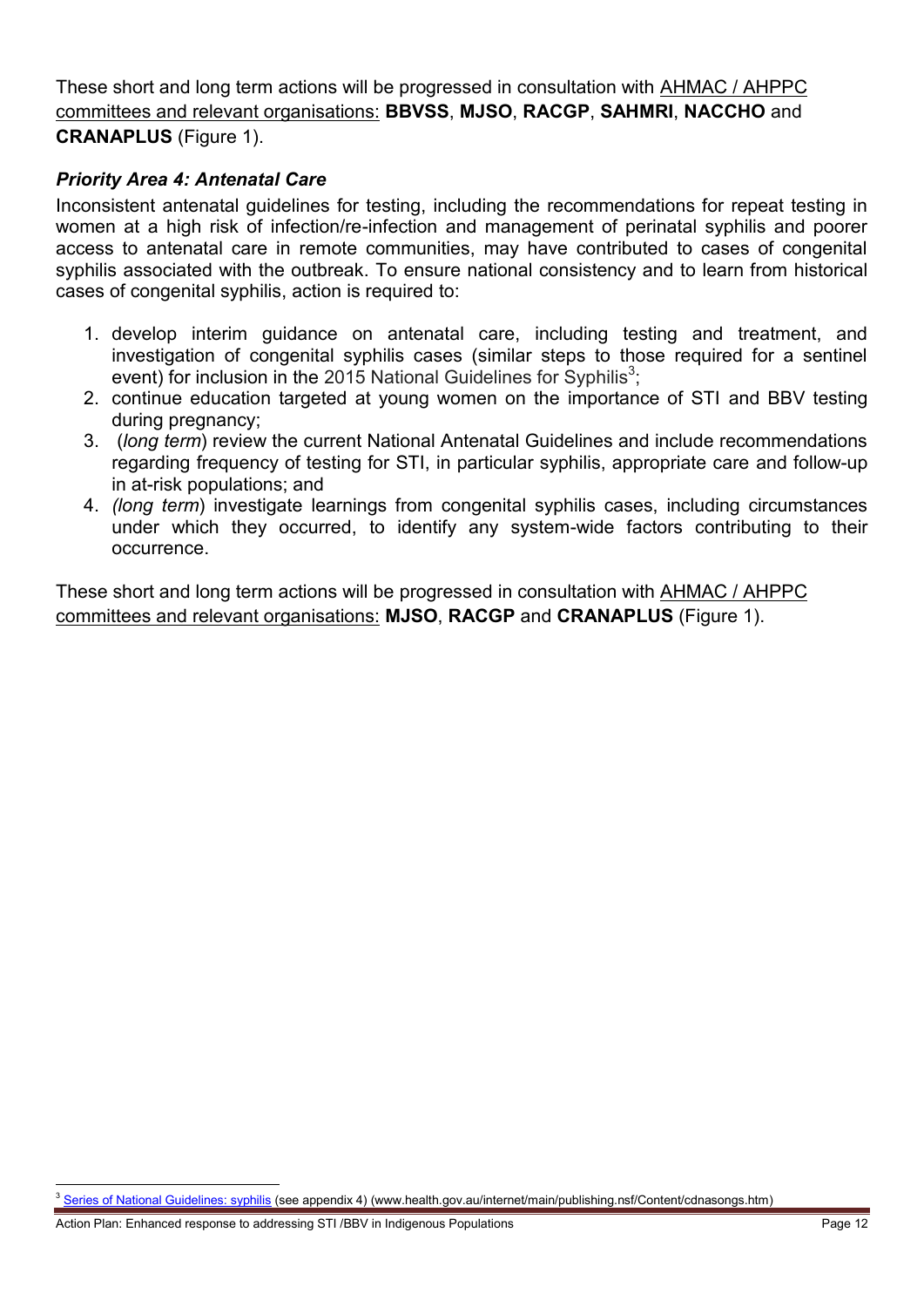## <span id="page-12-0"></span>**Monitoring and evaluation**

This Action Plan sets high-level directions for action in both the short and long terms. Progress of key actions will be monitored by the Governance Group through its regular meetings and will be guided by the AHPPC workshop on BBV/STI in Indigenous populations. This progress will be reported to AHPPC, AHMAC and Minister Wyatt as necessary.

Ongoing monitoring and evaluation of the actions will also be undertaken through the five National BBV and STI Strategies for: HIV, Hepatitis B, Hepatitis C, STI, and Aboriginal and Torres Strait Islander BBV and STI. It is expected that Monitoring and Evaluation Plans for the new 2018-2022 Strategies will be developed in consultation with state and territory governments and partners.

The five national strategies share common structural elements, designed to support a coordinated effort in addressing common concerns. Much of the prevention, healthcare and community responses contained in the strategies are intrinsically linked through co-infections, commonalities in risk factors and shared responsibility for the clinical management of BBV and STI. The strategies support and align with state and territory BBV and STI strategies and provide a framework to guide coordinated action in this area.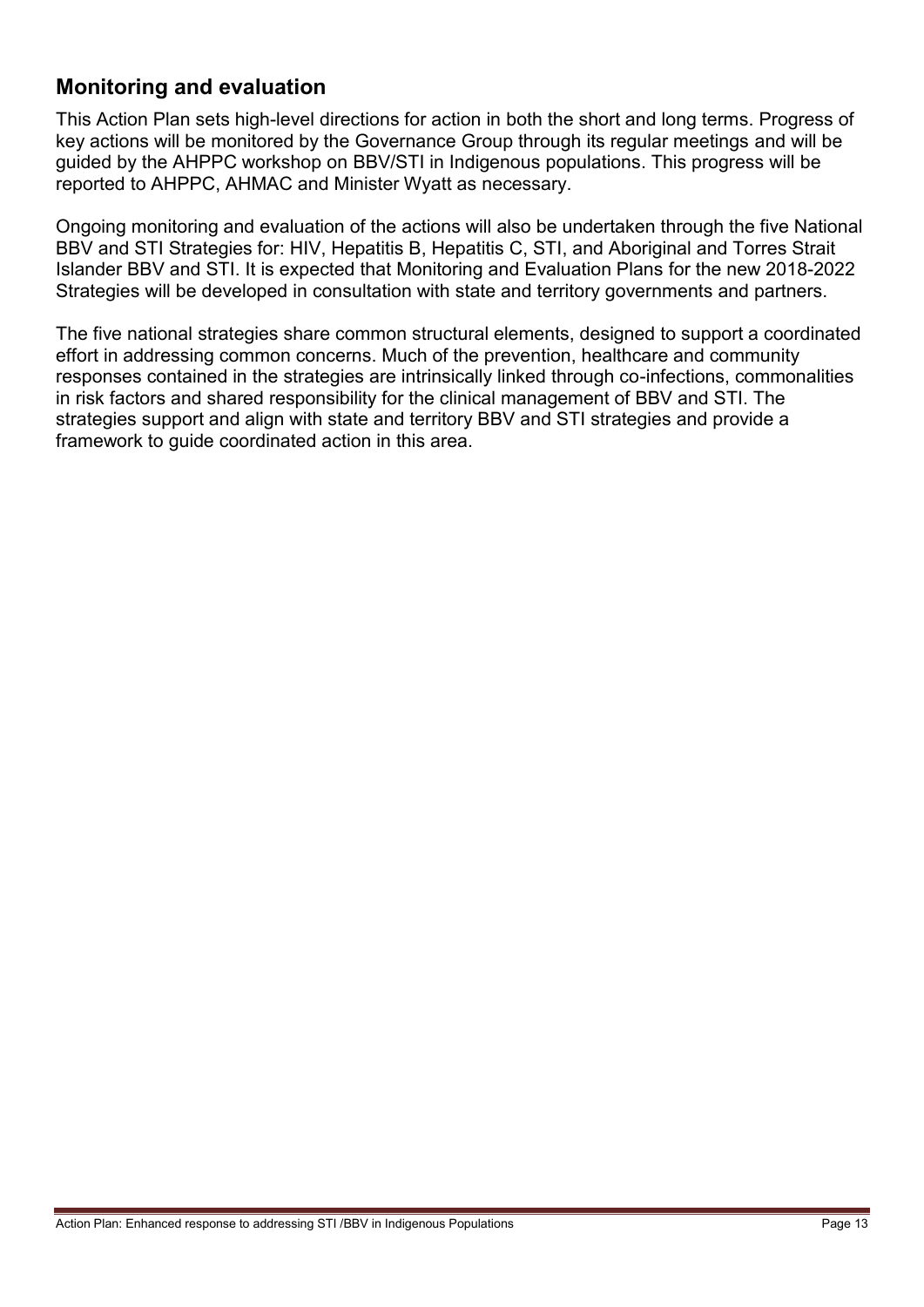## <span id="page-13-0"></span>**Appendix A: Governance Group Terms of Reference**

#### *Purpose of the Group*

The purpose of the Governance Group is to oversee the enhanced national response to the current syphilis outbreak in Australia, including short term actions to address immediate priorities. The Governance Group will also take into consideration a long term approach to a sustainable response to sexually transmissible infections (STI) and blood borne viruses (BBV).

#### *Responsibilities*

The Governance Group will have the following responsibilities:

- develop a high level Strategic approach to be endorsed by AHPPC and AHMAC by the end of 2017 to guide the implementation of enhanced response activities to address sexually transmitted infections (and blood borne viruses) in Indigenous populations
- develop a culturally appropriate Action Plan to be endorsed by AHPPC and AHMAC by the end of 2017, to address the outbreak of infectious syphilis affecting Queensland, Northern Territory, Western Australia and South Australia, building on state and territory responses to date; and
- in developing the Action Plan, focus on realistic short term actions identified at the workshop that are already underway as well as longer term actions which align with the development of the new National BBV and STI Strategies, especially the *5th National Aboriginal and Torres Strait Islander Blood Borne Viruses and Sexually Transmissible Infections Strategy*.

#### *Composition*

The Governance Group will consist of:

- Chair Commonwealth Chief Medical Officer (CMO), First Assistant Secretary Office of Health Protection (FAS OHP) (proxy);
- Chair MJSO Working Group;
- Representative from National Aboriginal Community Controlled Health Organisation (NACCHO);
- Representative from the South Australian Health and Medical Research Institute (SAHMRI);
- Representative from CRANAplus; and
- Chief Health Officers or senior decision makers from Queensland, Northern Territory, Western Australia, and South Australia):

The Office of Health Protection will provide the Secretariat function for the Governance Group.

The Governance Group will be supported as needed by the various areas within the Commonwealth (including Health and PM&C), as well as the AHPPC sub-committees and technical working groups, as outlined below:

- CDNA: national public health coordination and leadership, including through the Series of National Guidelines (SoNGs);
- MJSO and MJSO Data Working Group (working groups of CDNA): surveillance, reporting, workforce issues related to the outbreak and guidance on antenatal care;
- PHLN: advice and expertise on pathology and laboratory services, including Point of Care Testing (PoCT) and improved access to laboratory data; and